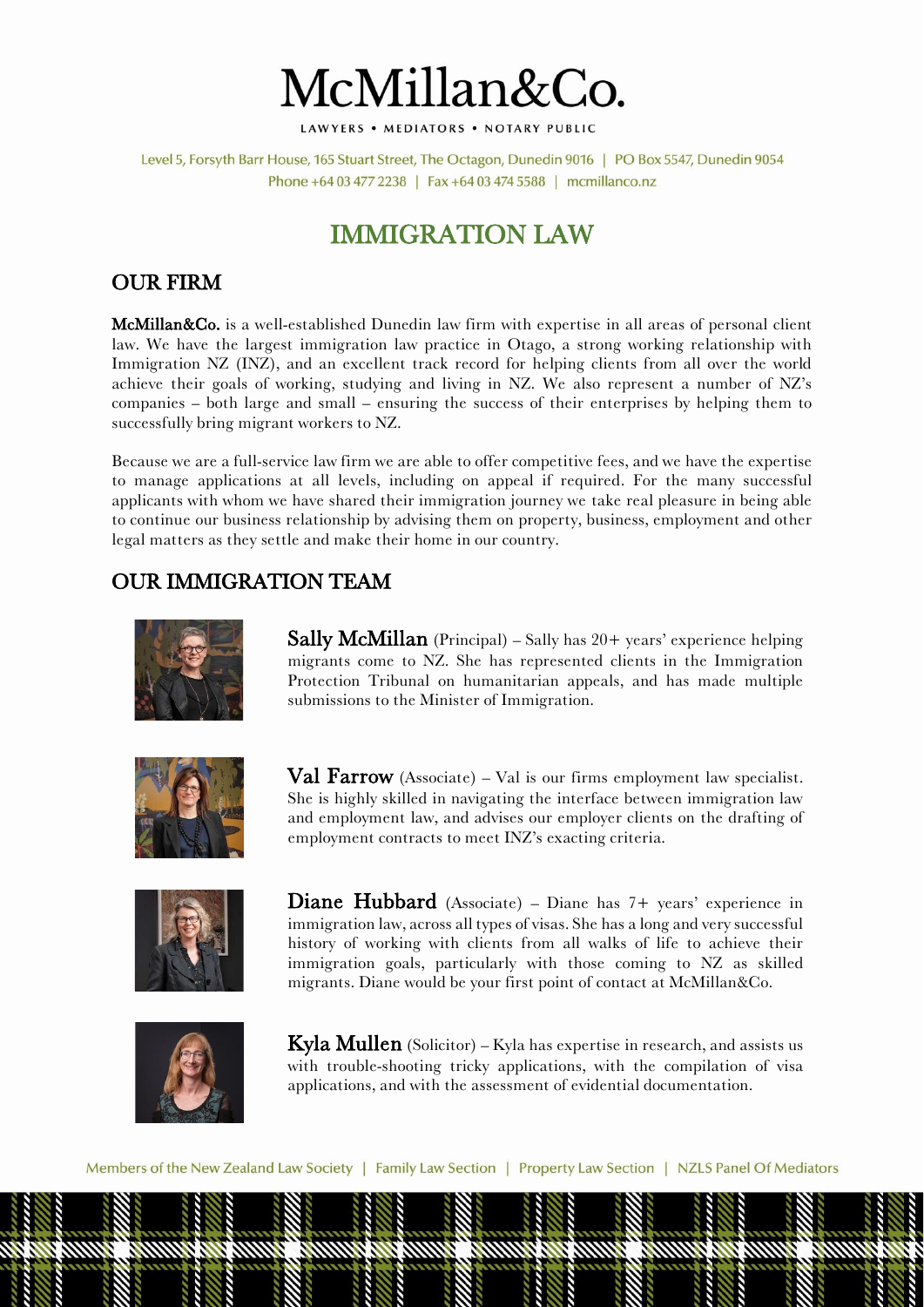

You can view our profiles and find out more about McMillan&Co. on our firm website: [www.mcmillanco.nz.](http://www.mcmillanco.nz/)

# OUR WORK FOR YOU

We are ready, willing, and very able to assist you (and any partner and/or dependents) with all your immigration needs. New Zealand has one of the most complex visa systems in the world with very strict application criteria and onerous evidential requirements. We can help you navigate the NZ visa system to avoid hidden obstacles and to front-foot issues that may be an impediment to your visa success. The NZ immigration landscape is constantly subject to Government review and often changes without notice, making it difficult and frustrating for unrepresented applicants. At present, our work visa system is undergoing changes which are due to commence in mid-2020 and be fully implemented some time in 2021.

## We have experience across all facets of immigration practice. We can:

- Answer your immigration questions;
- Provide you with advice on your immigration options and those for family members migrating with you;
- Review an application you have prepared yourself and advise on how that application might be improved to give you the best chance of success;
- Guide you through the immigration process;
- Prepare your visa application for you and file this on your behalf either online or on paper;
- Respond on your behalf to requests from Immigration NZ for further information;
- Seek character and medical waivers on your behalf;
- If you have been unsuccessful in an application, in some circumstances we can assist you by seeking a reconsideration, preparing an appeal to the Immigration and Protection Tribunal, making a request to the Immigration Minister for special consideration, applying to the High Court for a Judicial Review; and
- Introduce you to our McMillan&Co. colleagues who can assist you with your other legal needs which might include residential conveyancing, estate planning, business structuring, business purchasing, and employment related issues.

#### For new clients, we offer an initial consultation at \$300 plus GST for 60 minutes.

This consultation can be done by phone/Skype/or even email if you are unable to meet us in person at our offices. We will discuss your background circumstances including your visa plans, age, visa history, any character or health issues, your qualifications, work experience/current employment, family members, relationship status, English language ability, financial circumstances and any evidence you may have already gathered. All this information will help us identify the best visa pathway for you to achieve your immigration goals.

#### We require credit card or online payment in advance for an initial consultation.